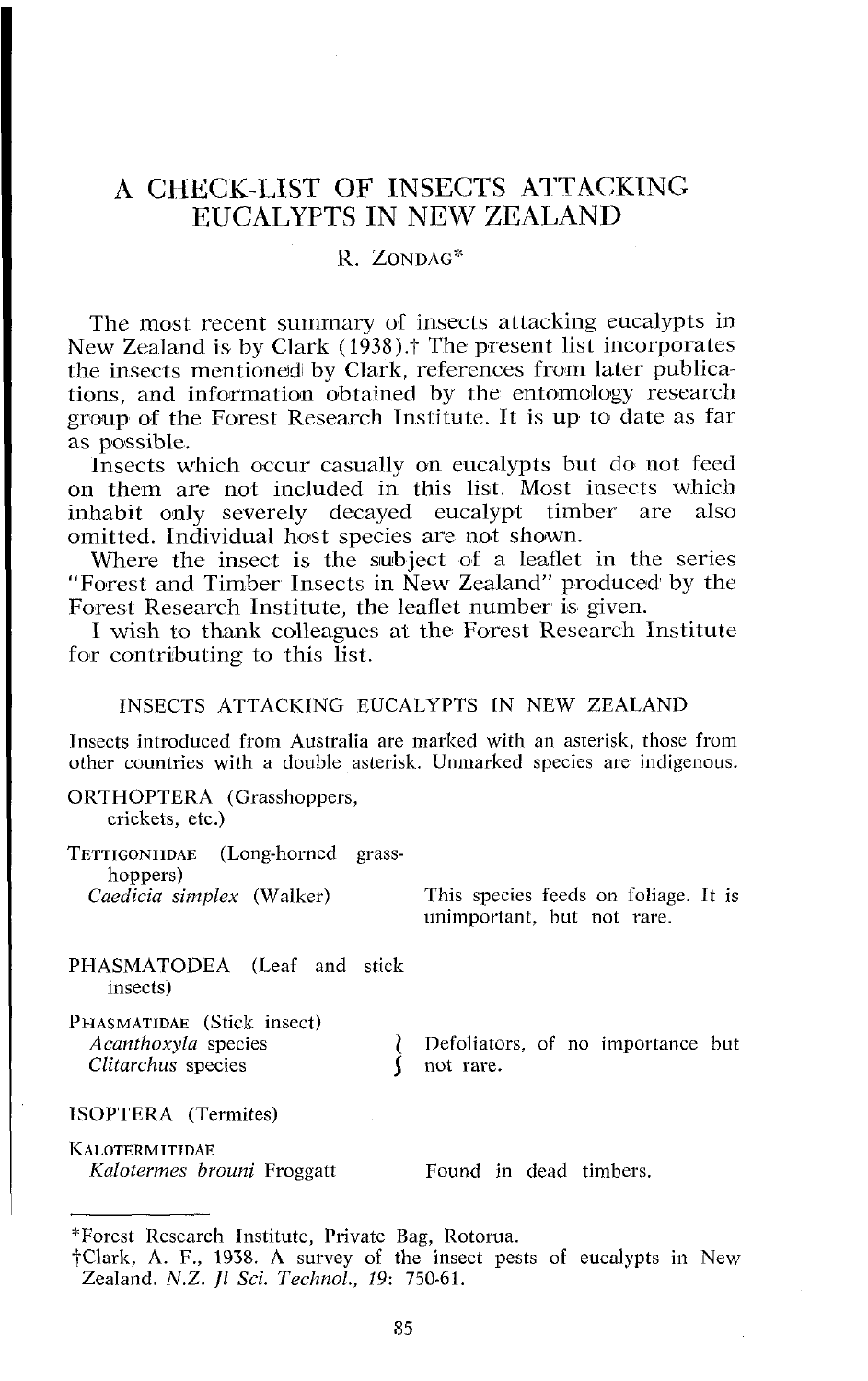#### 86 N.Z. JOURNAL OF FORESTRY

#### HEMIPTER A-HOMOPTER A (Sapsucking insects, bugs, leafhoppers, scale insects, etc.)

CICADIDAE (Cicadas) Several species FLATIDAE *"Sipha~zla acula* (Walker) *"Sephena cinerea* I<irl<aldy RICANIIDAE *"Scolypopa austmlis* (Walker) PSYLLIDAE (Jumping plant lice) *\*Eriococcus coriaceus* Maskell Cicadas make oviposition scars on twigs, occasionally causing twig die-back. These sapsuckers are not uncommon on eucalypts, and are of no importance. Same as above. Cause of distortion and die-back of young shoots. Of little significance. ALEYRODIDAE (White flies) *\*Aleuroclava eucalypli* Dumbleton Cause of distortion of young shoots. COCCOIDEA (Scale insects)

*"Lepidosaphes eucalypti* (Froggatt) 01 no importance, rare. *"Eriococcus coriaceus* Masld Attacks usually of short duration.

May cause defoliation. Usually well controlled by the ladybird *Rhizobius ventralis* Erichson (Coleoptera: Coccinellidae) and to a lesser extent by predatory caterpillars of the moth *Stathmopoda melanochra*  Meyrick (Lepidoptera: Tingaeageridae). (Leaflet No. 22)

yet. Appears to have host preferences similar to P. *charybdis* 

#### COLEOPTERA (Beetles)

| CHRYSOMELIDAE (Leaf beetles)           |                                                                                                                                                                                    |
|----------------------------------------|------------------------------------------------------------------------------------------------------------------------------------------------------------------------------------|
| <i>*Paropsis charybdis</i> Stal        | Most important defoliator in New<br>Zealand. Adults and larvae feed on<br>foliage. Marked differences in the<br>susceptibility of different eucalypt<br>species. (Leaflet No. 10). |
| <i>*Trachymela sloanei</i> (Blackburn) | Recent introduction, spreading<br>slowly. Adults and larvae feed on<br>foliage. No serious damage noted                                                                            |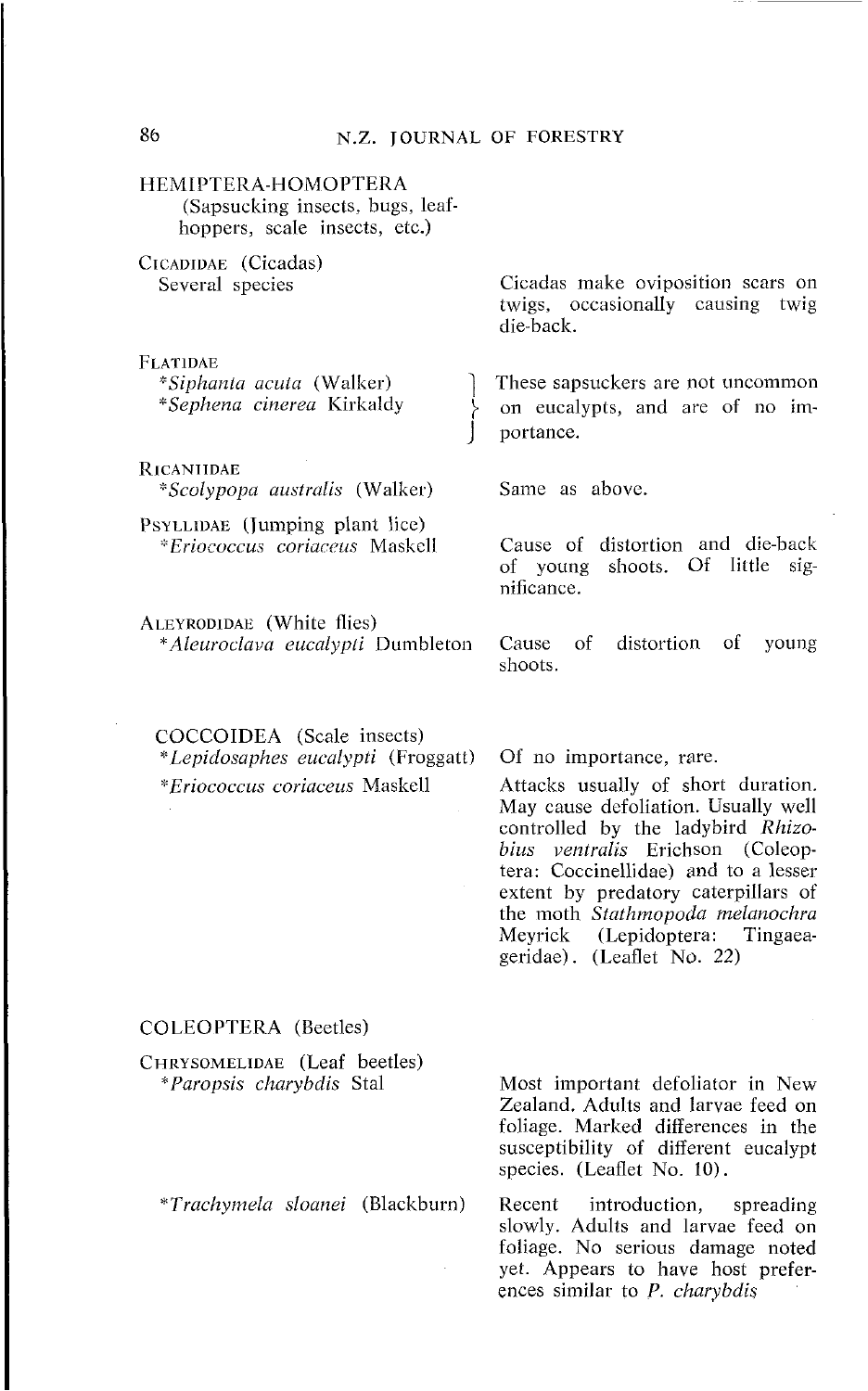# **INSECTS ATTACKING EUCALYPTS 87**

| Eucolaspis brunneus (Fabricius)<br>other <i>Eucolaspis</i> species,<br>and<br>species of related genera                                                                                         | These "bronze beetles" attack the<br>young developing shoots in spring<br>and early summer. Can be harmful<br>on small plants.                                                                                                                     |
|-------------------------------------------------------------------------------------------------------------------------------------------------------------------------------------------------|----------------------------------------------------------------------------------------------------------------------------------------------------------------------------------------------------------------------------------------------------|
| CURCULIONIDAE (Weevils)<br>*Gonipterus scutellatus Gyllenhal                                                                                                                                    | Adults and larvae feed on foliage.<br>Usually kept in check by the egg<br>parasite Patasson nitens (Girault)<br>(Hymenoptera: Mymaridae).<br>(Leaflet No. 8)                                                                                       |
| (Redten-<br>hochstetteri<br>Eurynotia<br>bacher)                                                                                                                                                | Adults feed on foliage. Not com-<br>mon, and when occurring are of<br>minor importance.                                                                                                                                                            |
| ** <i>Asynonychus cervinus</i> (Boheman)                                                                                                                                                        | Found in nurseries. Adults feed on<br>foliage, larvae on roots. Of minor<br>importance.                                                                                                                                                            |
| Cossonids (several species)                                                                                                                                                                     | Found in decaying wood.                                                                                                                                                                                                                            |
| SCOLYTIDAE (Bark beetles and pin-<br>hole borers)                                                                                                                                               |                                                                                                                                                                                                                                                    |
| <i>*Xyleborus truncatus</i> (Erichson)                                                                                                                                                          | Associated with branch die-back.<br>but also in dying and dead trees<br>and logs. (Leaflet No. 21)                                                                                                                                                 |
| ** <i>Xyleborus saxeseni</i> (Ratzburg)                                                                                                                                                         | Found in dying and dead trees and<br>in logs. (Leaflet No. 39)                                                                                                                                                                                     |
| PLATYPODIDAE (Pinhole borers)<br>Platypus apicalis White<br>Platypus caviceps Broun<br><i>Platypus gracilis</i> Broun                                                                           | All three species attack logs after<br>felling, or dead trees. P. apicalis<br>and $\bar{P}$ . gracilis adults attack living<br>eucalypts causing gum veins and<br>pockets, but no brood develops in<br>the living trees. (Leaflet No. $\bar{3}7$ ) |
| CERAMBYCIDAE (Longhorn beetles)<br>*Tesssaromma undatum Newman<br><i>*Callidiopsis scutellaris</i> (Fabricius)<br>*Phoracantha semipunctata<br>(Fabricius)<br>*Coptocercus rubripes (Boisduval) | Breed under the bark and larvae<br>enter the wood to pupate;<br>Т.<br>undatum and C. scutellaris<br>are<br>possibly associated with mortality<br>after thinning to waste. (P. semi-<br><i>punctata</i> Leaflet No. 4)                              |
| Astetholea lepturoides Bates<br>$\left\{ \right.$<br><i>Astetholida lucida</i> Broun                                                                                                            | Dead-wood borers.                                                                                                                                                                                                                                  |
| Didymocantha species                                                                                                                                                                            | Woodborer.                                                                                                                                                                                                                                         |
| strigipennis<br>West-<br>Leptachrous<br>wood                                                                                                                                                    | Dead-wood borer.                                                                                                                                                                                                                                   |
| Liogramma zelandica (Blanchard)                                                                                                                                                                 | Found in dead dry wood.                                                                                                                                                                                                                            |
| Navomorpha lineata (Fabricius)<br>Navomorpha sulcata (Fabricius)<br>Oemona hirta (Fabricius)                                                                                                    | Live-branch borers.<br>$(N_{\odot})$<br>lineata<br>Leaflet No. 2). (O. hirta Leaflet<br>No. 31)                                                                                                                                                    |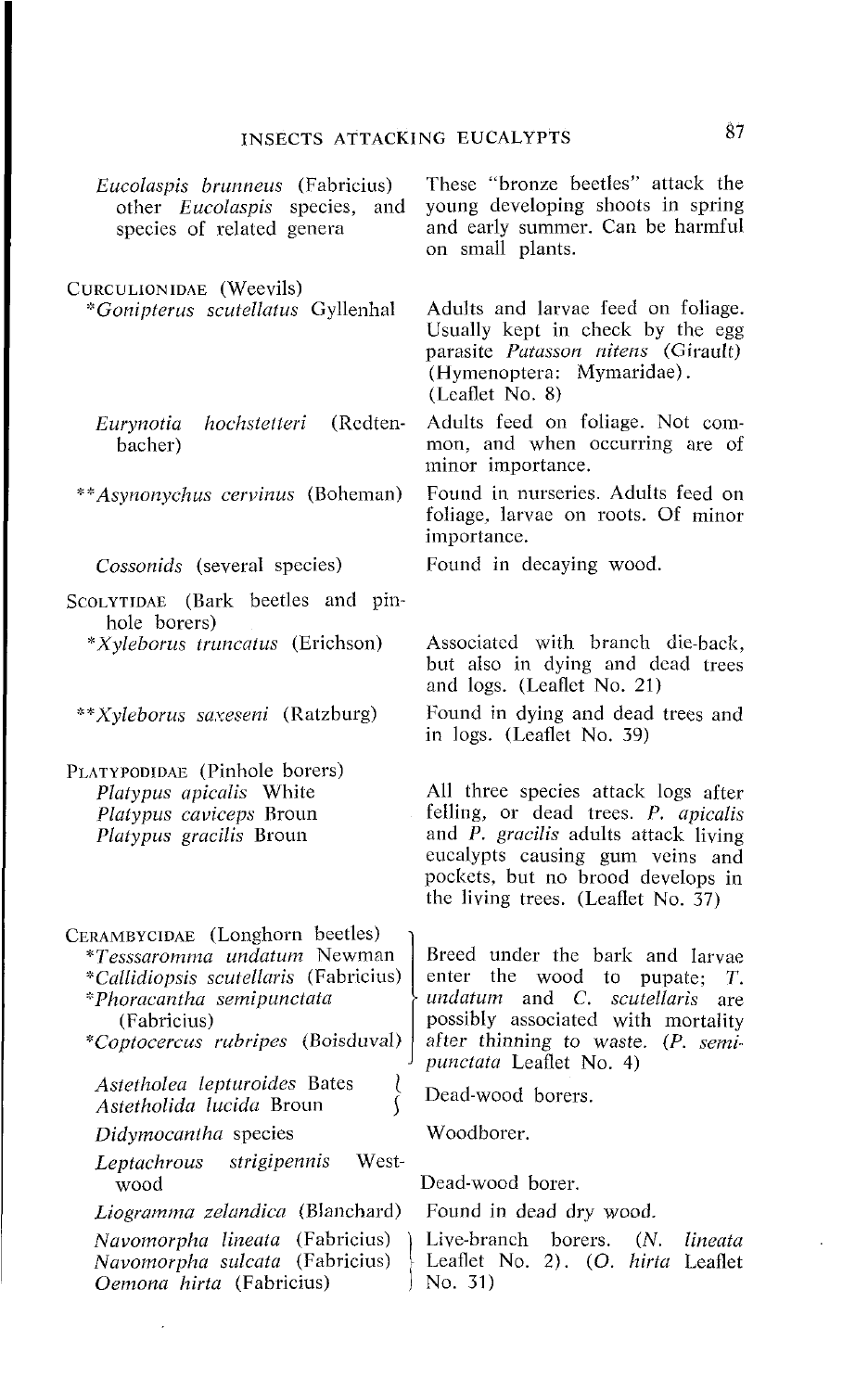*Prionoplus reticularis* White *Somafidia grandis* Broun *Somatidia* species *Tetrorea discedens* Sharp LYCTIDAE (Powder-post beetles) *\*\*Lyctus brunneus* (Stephens) **ANOBIIDAE** *\*\*Anobiurn punctatum* (de Geer) *Deroptilinus granicollis* Lea *Hadrobregmus magnus*  (Dumbleton) Other species MELOLONTHIDAE (Chafers, grassgrubs) *Costelytra zelandica* (White) *Odontria* species *Pyronota festiva* (Fabricius) HYMENOPTERA (Wasps, bees, etc.) EULOPHIDAE *\*Rhicnopeltella eucalypti* Gahan LEPIDOPTERA (Moths and butterflies) **HEPIALIDAE** *Aenetus virescens* (Doubleday) (Leaflet No. 35) 32) bers.

*Stenopoles pallidus* Pascoe

*Xuthodes punctipennis* Pascoe

Breeds under bark, pupates in wood. (Leaflet No. 6)

Found in branches, not common.

Occasionally found in very decayed wood (habitat usually softwoods).

Dead-wood woodborers.

Larvae breed in some eucalypt timbers. (Leaflet No. 33)

Woodborer, rare in eucalypt timbers. (House borer). (Leaflet No.

Woodborer, rare in eucalypt tim-

Woodborer, rare in eucalypt timbers. (Leaflet No. 1)

Woodborers, in dead branches, rare and of little importance.

Larvae feed on roots, adults on foliage. Defoliation is never severe. Damage by larvae feeding on roots in nurseries can be harmful. Adults feed on young foliage.

Cause of gnarled twigs and pimple galls on leaves. (Leaflet No. 15)

The larvae cause the damage.

Woodborer. Attacks by larvae on branches and main stem are usually abortive, but may cause extensive gum defects in timber. Young larvae usually enter wood through damaged areas and where branches have been pruned flush with the stem. (Leaflet No. 16)